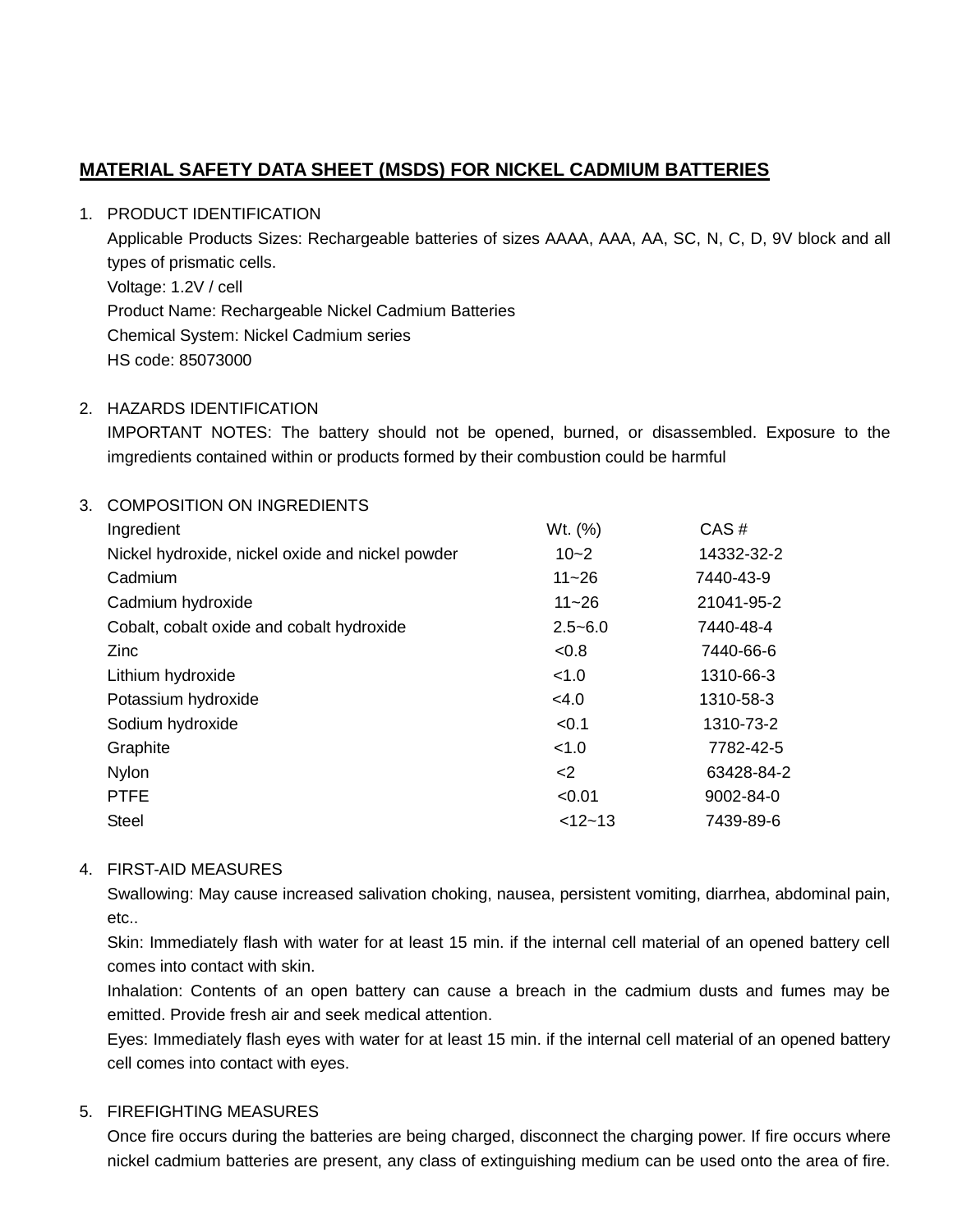The area is cooled down by flooding of water. Smothering agents are recommended in this situation. This agent is also helpful in extinguishing burning nickel hydroxide batteries. Once the batteries are burnt, the batteries will combust completely. Fire fighters should wear self-contained breathing apparatus because burning nickel metal hydroxide batteries may produce toxic fumes including oxides of nickel, cobalt, lanthanum, etc..

### 6. ACCIDENTAL RELATE MEASURES (ACCIDENTAL RELEASE OR SPILLAGE)

 Spill and leaks are unlikely because cells are contained in an hermetically-sealed case. If the battery case is breached, use protective clothing that is impervious to caustic material and absorb or pack spill residues in insert material. Dispose in accordance with applicable state and federal regulations.

### 7. HANDLING & STORAGE (PRECAUTIONS SAFE HANDLING & USE)

 Storage: Store in a cool, well-ventilated area elevated temperature may reduce the battery life. Handling: This battery is capable of delivering very high short circuiting current. Prolonged short circuiting will cause high cell temperatures which can cause skin burns. Sources of short circuiting include jumbled batteries in bulk containers, metal jewelly, and metal covered tables or metal belts used for assembly of batteries in devices. Direct soldering is not recommended. Welding to the battery is required and resistance welding is preferred in this situation. Do not open the battery. Batteries packing in bulk containers should not be shaken..

### 8. EXPOSURE CONTROLS (PERSONAL PROTECTION)

Under normal use, ventilation, respiratory protection, eye protection and gloves are not required.

#### 9. PHYSICAL & CHEMICAL PROPERTIES

 encountered during normal use. The cell is contained in a hermetically-sealed case, designed to withstand temperatures and pressure

 NiCd batteries act as a DC power source with voltage of 1.20V. It does not provide other chemical functions or physical functions.

#### 10. STABILITY & REACTIVITY (REACTIVITY DATA)

 Hazardous polymerization will not occur. Hazardous decomposition products would be oxides of nickel, cobalt, etc..

Conditions of heat, open flames, sparks and moisture are avoided.

### 11. TOXICOLOGICAL INFORMATION (HEALTH HAZARD DATA)

 If battery or open battery is ingested, do not induce vomiting of the mouth or give food or drink. Seek medical care immediately. Contents of an open battery can cause serious chemical burns of mouth, esophagus and gastrointestinal tract.

### 12. ECOLOGICAL INFORMATION (FREE & EXPLOSION HAZARD DATA)

Flash point: N/A Lower explosive limit: N/A Upper explosive limit: N/A

Extinguishing media: Any class of extinguishing medium may be used on the batteries or their packing material.